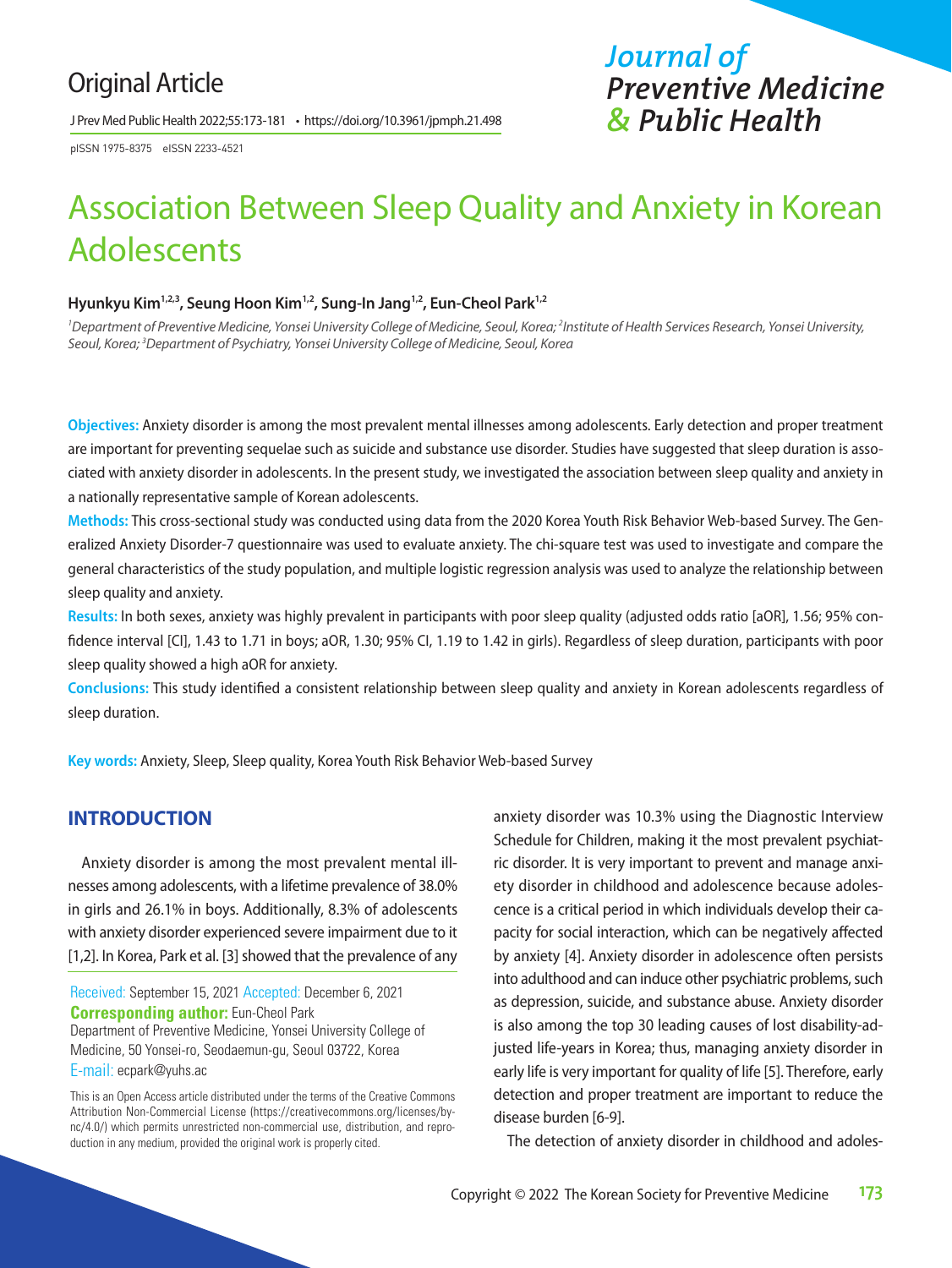cence is challenging because it is normal for children to experience anxiety in their daily life when they encounter a new situation or task [10]. Another hurdle for the early detection of anxiety is that it is relatively difficult to assess anxiety in children [11]. Due to children's limited language and expression skills, the diagnosis is based on parental reports, especially in younger children, making the diagnosis a complex and timeconsuming process [12-14]. Therefore, it is helpful to use simple indicators to detect adolescents with possible anxiety disorder before a further comprehensive evaluation is conducted. Sleep quality is one such indicator, and adolescents can easily report subjective sleep quality. Sleep duration has been found to predict anxiety disorder in adolescents, but the association between sleep quality and anxiety disorder remains unclear [15]. We believe that if an association between sleep quality and anxiety is found in a large adolescent sample, it will encourage the use of subjective sleep quality as an indicator of anxiety in adolescents in clinical settings.

We aimed to investigate the association between sleep quality and anxiety in a large sample of Korean adolescents after adjusting for covariates associated with sleep and anxiety. We also aimed to identify differences in the severity of anxiety according to sleep quality.

# **METHODS**

#### **Study Population and Data**

The data analyzed in this study were obtained from the 2020 Korea Youth Risk Behavior Web-based Survey (KYRBS), conducted by the Ministry of Education, Ministry of Health and Welfare, and Korean Disease Control and Prevention Agency (KDCA; formerly the Korea Centers for Disease Control and Prevention). The purpose of this survey, which is conducted on middle school and high school students, is to evaluate the health status and health-related behavior of Korean adolescents and provide basic data for the formulation of health policies. To ensure representativeness of the survey for Korean adolescents, the KDCA stratified all middle/high schools in Korea by region and type, and selected sample schools using the collocated random number method [16,17]. The anonymous survey is conducted annually at approximately 400 high schools and 400 middle schools. The survey items change slightly every year, and weighted values are used for combined analyses of data from several years.

#### **Measures**

#### *Generalized Anxiety Disorder-7*

The Generalized Anxiety Disorder-7 (GAD-7) is a self-report questionnaire used to screen for anxiety disorder. It includes 7 items that reflect the Diagnostic and Statistical Manual of Mental Disorders, fourth edition criteria for generalized anxiety disorder [18]. The GAD-7 has been established as a reliable and valid tool for screening generalized anxiety disorder and other anxiety disorders [19,20]. Each item is rated between 0 and 3, with a maximum total score of 21. The total score is used to grade anxiety into 4 levels: minimal (0-4), mild (5-9), moderate (10-14), and severe (15-21) [18]. The Korean version of the GAD-7 was translated and verified by Seo and Park [21]. The Cronbach α of the Korean version is 0.915, and the sensitivity, specificity, positive predictive value, and negative predictive value of the GAD-7 with a cut-off score of 5 are 78.1%, 74.6%, 46.3%, and 92.4%, respectively. Therefore, we defined participants as having anxiety if their GAD-7 score was  $\geq$ 5.

#### *Sleep-related variables*

To evaluate participants' sleep quality, they were asked whether their sleep during the previous 7 days was sufficient for recovering from fatigue. They selected the most suitable answer among 5 choices: 1, completely sufficient; 2, sufficient; 3, neutral; 4, insufficient; 5, completely insufficient. Participants with completely sufficient and sufficient sleep were categorized into the good sleep quality group, and the remaining participants were categorized into the poor sleep quality group. Participants were also asked about when they went to bed and woke up, and we calculated the sleep duration from this information.

#### *Covariates*

The socio-demographic covariates studied included age, socioeconomic status, academic grades, and family structure. Socioeconomic status was categorized as high, middle, or low. Based on their family structure, we classified participants as living with 2 parents, 1 parent, or 0 parents. The health-related covariates studied included smoking status, alcohol use, perceived stress level, and self-reported health status. We also included smartphone over-dependence, which might be associated with both sleep quality and anxiety. The KYRBS provides the results from the Adolescents' Smartphone Over-dependence Scale, which was developed by the National Information Society Agency in Korea. The scale consists of 10 ques-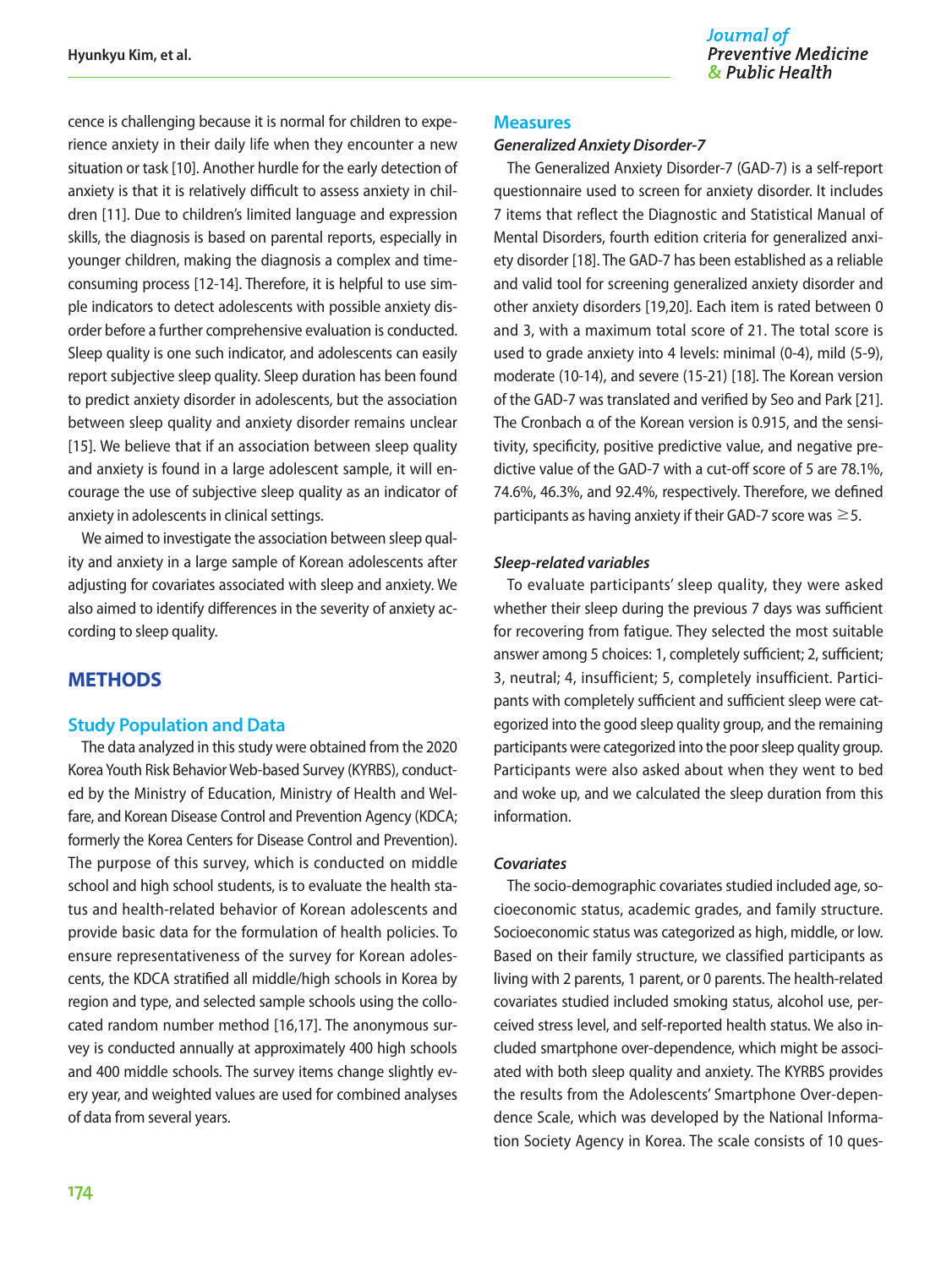#### Journal of **Preventive Medicine** & Public Health

tions with 4 points; a score of over 23 points out of 40 points indicates that a respondent is at risk for smartphone over-dependence [22,23].

#### **Statistical Analysis**

The Rao-Scott chi-square test was used to analyze and compare the variables. To examine the relationship between sleep quality and anxiety, we conducted survey logistic regression analysis using strata, weights, and clusters after adjusting for covariates. Subgroup analyses were performed to investigate the combined associations of sleep quality and other covariates with anxiety. Subjects with anxiety were divided into 3 groups according to the severity of anxiety, and the significance of the relationship between sleep quality and anxiety was analyzed in each of these groups. The results are presented as adjusted odds ratio (aOR) and 95% confidence intervals (CIs) to compare the prevalence of anxiety. The analyses were performed using the stratified sampling variables (strata) and weighted variables suggested by the KYRBS. We performed the analysis after dividing subjects by sex due to differences between the sexes in anxiety and sleep quality [24]. All analyses were carried out using SAS version 9.4 (SAS Institute Inc., Cary, NC, USA), and *p*-values <0.05 were considered to indicate statistical significance.

#### **Ethics Statement**

The KYRBS received the KDCA approval (2014-06EXP-02-P-A) in 2014. From 2015, the ethics approval for the KYRBS was waived by the KDCA Institutional Review Board under the Bioethics & Safety Act and opened to the public for academic use.

#### **RESULTS**

The general characteristics of the study population stratified by sex are presented in Table 1. This study included 46 387 participants (24 104 boys and 22 283 girls). Among them, 26.1% of boys and 39.7% of girls had a GAD-7 score  $\geq$  5. There was a higher prevalence of anxiety in both boys and girls with poor sleep quality than in those with good sleep quality. Participants who slept for less than 6 hours had the highest prevalence of anxiety among all the groups defined according to sleep duration. The prevalence of anxiety was also higher in participants with low economic status and high perceived stress levels.

Table 2 shows the results of the multiple logistic regression analysis of the association between sleep quality and anxiety.

|                     |             |                | Male (n = 24 104) |                |                      |             |                  | Female $(n = 22 283)$ |                              |                      |
|---------------------|-------------|----------------|-------------------|----------------|----------------------|-------------|------------------|-----------------------|------------------------------|----------------------|
| Variables           |             | $GAD-7 \geq 5$ |                   | $GAD - 7 < 5$  |                      |             | $GAD - 7 \geq 5$ |                       | $GAD - 7 < 5$                |                      |
|                     | Unweighted  | Weighted       | Unweighted        | Weighted       | p-value <sup>1</sup> | Unweighted  | Weighted         | Unweighted            | Weighted                     | p-value <sup>1</sup> |
| Sleep quality       |             |                |                   |                | 1001                 |             |                  |                       |                              | &0.001               |
| Good                | (259(14.8)) | 62 002 (15.3)  | 7263 (85.2)       | 342 815 (84.7) |                      | 1456 (25.2) | 70 070 (25.7)    | 4320 (74.8)           | 202 558 (74.3)               |                      |
| Poor                | 5025 (32.2) | 244 725 (32.5) | 10557 (67.8)      | 508 609 (67.5) |                      | 7382 (44.7) | 350 716 (44.6)   | 9125(55.3)            | 436 093 (55.4)               |                      |
| Sleep duration (hr) |             |                |                   |                | 10001                |             |                  |                       |                              | 1001                 |
| $\frac{10}{10}$     | 17 (16.8)   | 727 (16.8)     | 84 (83.2)         | 3604 (83.2)    |                      | 16(26.7)    | 631 (24.8)       | 44 (73.3)             | 1915 (75.2)                  |                      |
| $8-10$              | 611 (17.4)  | 28735 (18.0)   | 2900 (82.6)       | 130 818 (82.0) |                      | 537 (27.3)  | 23 207 (27.7)    | 1430 (72.7)           | 60 519 (72.3)                |                      |
| 6-8                 | 2434 (23.1) | 113453 (23.3)  | 8085 (76.9)       | 372 957 (76.7) |                      | 2736 (34.5) | 123 275 (34.2)   | 5189 (65.5)           | 236 980 (65.8)               |                      |
| $\frac{6}{5}$       | 3222 (32.3) | 163 812 (32.3) | 6751 (67.7)       | 344 046 (67.7) |                      | 5549 (45.0) | 273 674 (44.7)   | 6782 (55.0)           | 339 238 (55.3)               |                      |
| Age (y)             |             |                |                   |                | 10000                |             |                  |                       |                              | < 0.001              |
| $12 - 15$           | 3203 (23.5) | 148 843 (23.9) | 10428 (76.5)      | 474 540 (76.1) |                      | 4769 (37.6) | 212 038 (37.2)   | 7920 (62.4)           | 357 219 (62.8)               |                      |
| 16-18               | 3081 (29.4) | 157 884 (29.5) | 7392 (70.6)       | 376 884 (70.5) |                      | 4069 (42.4) | 208 749 (42.6)   | 5525 (57.6)           | 281 432 (57.4)               |                      |
|                     |             |                |                   |                |                      |             |                  |                       | (Continued to the next page) |                      |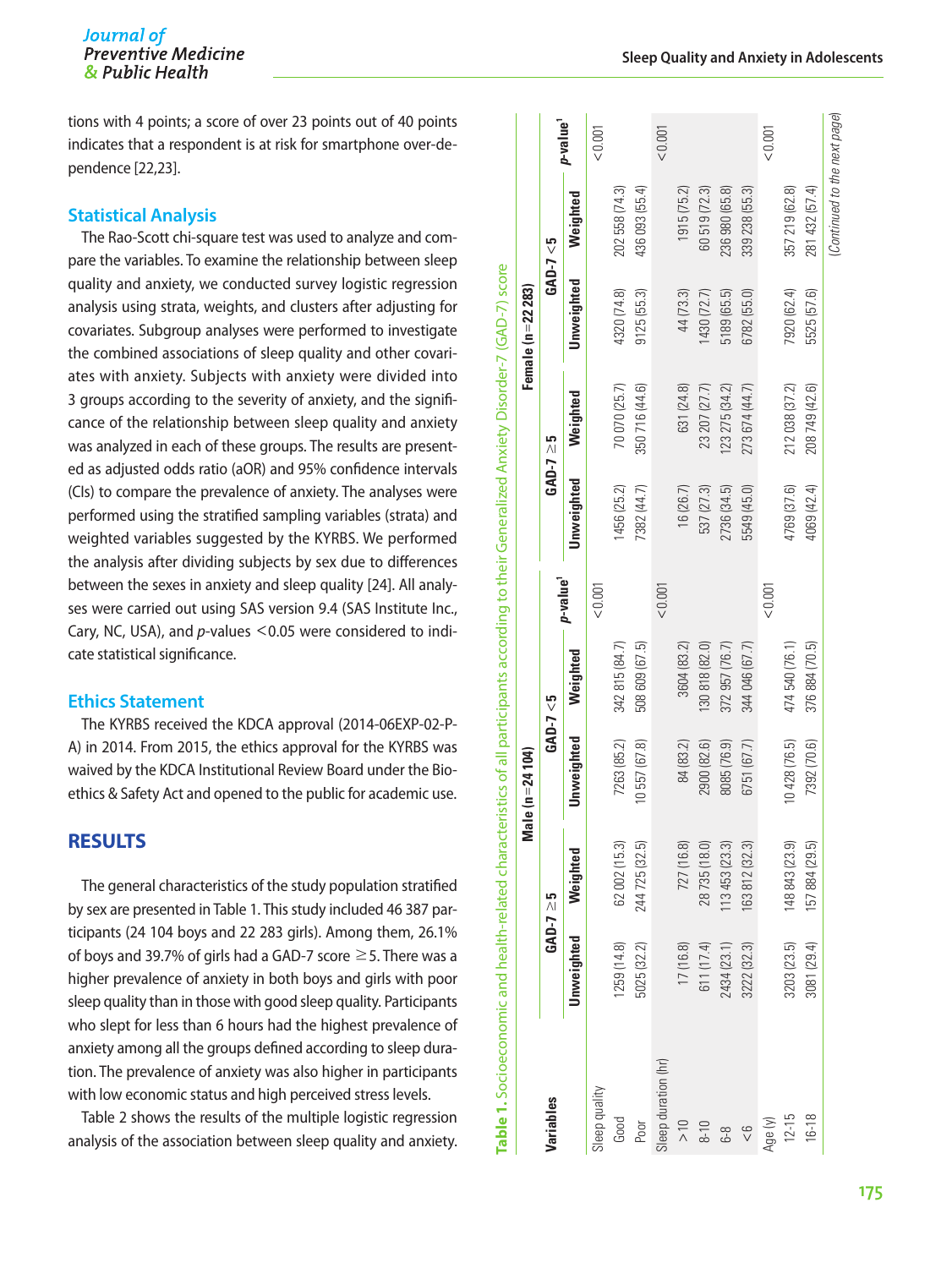| Table 1. Continued from the previous page |                     |                                      |                     |                           |                      |                     |                    |                       |                           |                      |
|-------------------------------------------|---------------------|--------------------------------------|---------------------|---------------------------|----------------------|---------------------|--------------------|-----------------------|---------------------------|----------------------|
|                                           |                     |                                      | Male (n = 24 104)   |                           |                      |                     |                    | Female ( $n = 2223$ ) |                           |                      |
| Variables                                 | GAD-7<br>Unweighted | Weighted<br>G<br>$\overline{\wedge}$ | GAD-7<br>Unweighted | Weighted<br>$\frac{5}{2}$ | p-value <sup>1</sup> | GAD-7<br>Unweighted | Weighted<br>ي<br>ا | GAD-7<br>Unweighted   | Weighted<br>$\frac{5}{2}$ | p-value <sup>1</sup> |
| Living with parents                       |                     |                                      |                     |                           | 0.167                |                     |                    |                       |                           | 0.356                |
| Both parents                              | 4281 (25.7)         | 208 901 (26.1)                       | 12 373 (74.3)       | 590 439 (73.9)            |                      | 7015 (39.5)         | 334 459 (39.7)     | 10726 (60.5)          | 508 219 (60.3)            |                      |
| Single parent                             | 272 (28.1)          | 12 556 (28.7)                        | 697 (71.9)          | 31185(71.3)               |                      | 403 (42.7)          | 17 222 (42.2)      | 541 (57.3)            | 23 623 (57.8)             |                      |
| None                                      | 1731 (26.7)         | 85 271 (27.1)                        | 4750 (73.3)         | 229 800 (72.9)            |                      | 1420 (39.5)         | 69 106 (39.3)      | 2178 (60.5)           | 106 809 (60.7)            |                      |
| Economic status                           |                     |                                      |                     |                           | 10000                |                     |                    |                       |                           | 10000                |
| Low                                       | 1153(37.1)          | 53 347 (36.8)                        | 1952 (62.9)         | 91 745 (63.2)             |                      | 546 (53.6)          | 69 498 (53.4)      | 1336 (46.4)           | 60 563 (46.6)             |                      |
| Middle                                    | 2821 (25.5)         | 35 890 (26.0)                        | 8242 (74.5)         | 387 111 (74.0)            |                      | 4351 (38.8)         | 206 710 (39.0)     | 6871 (61.2)           | 323 474 (61.0)            |                      |
| High                                      | 2310 (23.2)         | 117 490 (24.0)                       | 7626 (76.8)         | 372 569 (76.0)            |                      | 2941 (36.0)         | 144 579 (36.2)     | 5238 (64.0)           | 254 615 (63.8)            |                      |
| Grades                                    |                     |                                      |                     |                           | < 0.001              |                     |                    |                       |                           | 10000                |
| High                                      | 2236 (24.3)         | 110 308 (24.7)                       | 6977 (75.7)         | 335 608 (75.3)            |                      | 3019 (37.0)         | 143 494 (36.9)     | 5144 (63.0)           | 245 324 (63.1)            |                      |
| Middle                                    | 1725(24.4)          | 83 767 (24.9)                        | 5348 (75.6)         | 252 629 (75.1)            |                      | 2622 (37.3)         | 126 937 (37.7)     | 4413 (62.7)           | 210 123 (62.3)            |                      |
| Low                                       | 2323 (29.7)         | 112 652 (30.0)                       | 5495 (70.3)         | 263 187 (70.0)            |                      | 3197(45.1)          | 150 356 (45.1)     | 3888 (54.9)           | 183 204 (54.9)            |                      |
| Alcohol status                            |                     |                                      |                     |                           | < 0.001              |                     |                    |                       |                           | 10001                |
| Never                                     | 3567 (23.3)         | 174 198 (23.7)                       | 11754 (76.7)        | 560 365 (76.3)            |                      | 2715(21.0)          | 272 678 (35.9)     | 10233 (79.0)          | 487 342 (64.1)            |                      |
| Ever                                      | 2717 (30.9)         | 132 530 (31.3)                       | 6066 (69.1)         | 291 059 (68.7             |                      | 3123(49.3)          | 148 109 (49.5)     | 3212 (50.7)           | 151 309 (50.5)            |                      |
| Smoking status                            |                     |                                      |                     |                           | < 0.001              |                     |                    |                       |                           | 10001                |
| Never                                     | 5261 (25.0)         | 257 167 (25.5)                       | 5763 (75.0)         | 752 053 (74.5)            |                      | 8115 (38.7)         | 388 035 (38.8)     | 12869 (61.3)          | 512 145 (61.2)            |                      |
| Ever                                      | 1023 (33.2)         | 49 560 (33.3)                        | 2057 (66.8)         | 99 371 (66.7)             |                      | 723 (55.7)          | 32 752 (55.3)      | 576 (44.3)            | 26 506 (44.7)             |                      |
| Physical activity                         |                     |                                      |                     |                           | 0.008                |                     |                    |                       |                           | 0.798                |
| Low                                       | 3939 (26.9)         | 195 276 (27.2)                       | 10 704 (73.1)       | 523 544 (72.8)            |                      | 7320 (39.7)         | 351 612 (39.8)     | 11 100 (60.3)         | 532 808 (60.2)            |                      |
| High                                      | 2345 (24.8)         | 111 451 (25.4)                       | 7116 (75.2)         | 327 880 (74.6)            |                      | 1518 (39.3)         | 69 175 (39.5)      | 2345 (60.7)           | 105 843 (60.5)            |                      |
| Perceived stress level                    |                     |                                      |                     |                           | < 0.001              |                     |                    |                       |                           | 10001                |
| Low                                       | 352 (5.3)           | 16 793 (5.4)                         | 6314 (94.7)         | 296 343 (94.6)            |                      | 272 (7.9)           | 12871(7.9)         | 3186 (92.1)           | 150 930 (92.1)            |                      |
| Middle                                    | 2351 (21.6)         | 115 060 (21.9)                       | 8534 (78.4)         | 411 409 (78.1)            |                      | 2684 (27.0)         | 128 271 (27.1)     | 7254 (73.0)           | 345 641 (72.9)            |                      |
| High                                      | 3581 (54.6)         | 306 727 (26.5)                       | 2972 (45.4)         | 851 424 (73.5)            |                      | 5882 (66.2)         | 279 645 (66.3)     | 3005 (33.8)           | 142 080 (33.7)            |                      |
| Self-reported health status               |                     |                                      |                     |                           | < 0.001              |                     |                    |                       |                           | 10001                |
| High                                      | 3794 (21.0)         | 83 860 (21.3)                        | 14 249 (79.0)       | 679 470 (78.7)            |                      | 4679 (31.8)         | 220 855 (31.7)     | 10037 (68.2)          | 175 196 (68.3)            |                      |
| Middle                                    | 1726 (37.3)         | 85 190 (38.0)                        | 2900 (62.7)         | 139 263 (62.0)            |                      | 2858 (50.4)         | 136 698 (50.4)     | 2808 (49.6)           | 134 525 (49.6)            |                      |
| Low                                       | 764 (53.2)          | 37 677 (53.5)                        | 671 (46.8)          | 32 692 (46.5)             |                      | (89) 1301           | 63 234 (68.6)      | 600 (31.6)            | 28 930 (31.4)             |                      |
| Smartphone over-dependence                |                     |                                      |                     |                           | < 0.001              |                     |                    |                       |                           | 1001                 |
| Normal                                    | 4168 (21.6)         | 199 903 (21.7)                       | 5 153 (78.4)        | 720 705 (78.3)            |                      | 5139 (32.4)         | 244 717 (32.5)     | 10744 (67.6)          | 508 949 (67.5)            |                      |
| At-risk                                   | 2116 (44.2)         | 106 824 (45.0)                       | 2667 (55.8)         | 130 719 (55.0)            |                      | 3699 (57.8)         | 3699 (2.8)         | 2701 (42.2)           | 129 702 (97.2)            |                      |
| Total                                     | 6284 (26.1)         | 306 727 (26.5)                       | 17820 (73.9)        | 851 424 (73.5)            |                      | 8838 (39.7)         | 420 787 (39.7)     | 13445 (60.3)          | 638 651 (60.3)            |                      |
| Variables are presented as number (%).    |                     |                                      |                     |                           |                      |                     |                    |                       |                           |                      |

Journal of<br>Preventive Medicine<br>& Public Health

From the Rao-Scott chi-square test.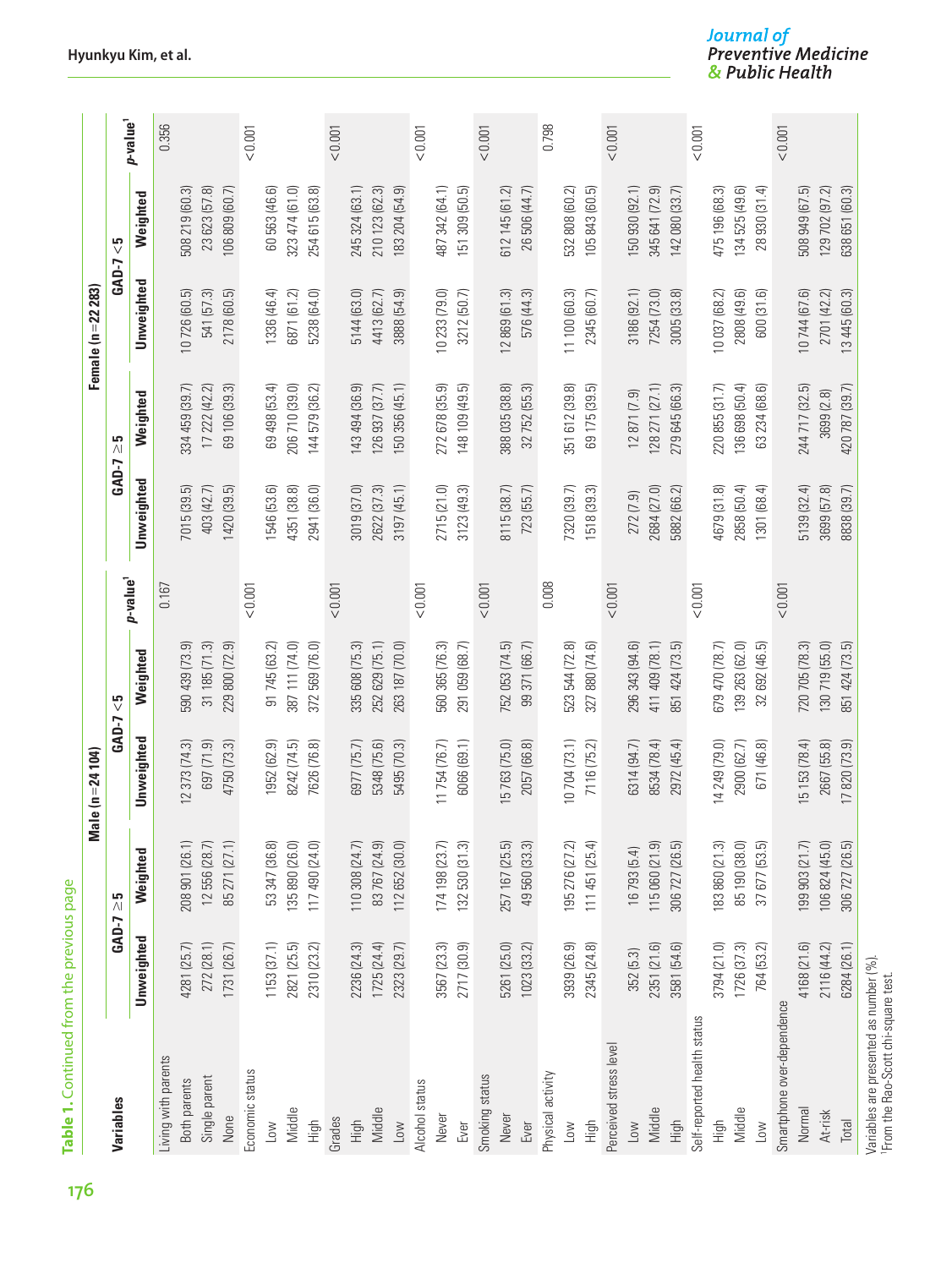| Table 2. Results of the multiple logistic regression analysis of |  |
|------------------------------------------------------------------|--|
| the association between sleep quality and anxiety                |  |

| <b>Variables</b>            | $GAD-7 \geq 5$       |                      |
|-----------------------------|----------------------|----------------------|
|                             | <b>Male</b>          | <b>Female</b>        |
| Sleep quality               |                      |                      |
| Good                        | 1.00 (reference)     | 1.00 (reference)     |
| Poor                        | 1.56 (1.43, 1.71)    | 1.30 (1.19, 1.42)    |
| Sleep duration (hr)         |                      |                      |
| >10                         | 1.15(0.63, 2.07)     | 0.81(0.38, 1.71)     |
| $8 - 10$                    | 1.00 (reference)     | 1.00 (reference)     |
| $6 - 8$                     | 1.05(0.92, 1.20)     | 1.12 (0.97, 1.29)    |
| < 6                         | 1.17(1.01, 1.35)     | 1.22 (1.06, 1.40)    |
| Age (y)                     |                      |                      |
| $12 - 15$                   | 1.00 (reference)     | 1.00 (reference)     |
| 16-18                       | 1.03(0.95, 1.11)     | 0.89(0.82, 0.97)     |
| Living with parents         |                      |                      |
| Both parents                | 1.00 (reference)     | 1.00 (reference)     |
| Single parent               | 1.01(0.82, 1.24)     | 0.85(0.72, 1.01)     |
| None                        | 0.95(0.87, 1.03)     | 0.85(0.78, 0.93)     |
| Economic status             |                      |                      |
| Low                         | 1.00 (reference)     | 1.00 (reference)     |
| Middle                      | 0.79(0.72, 0.88)     | 0.75(0.68, 0.82)     |
| High                        | $0.81$ (0.73, 0.90)  | 0.75(0.67, 0.83)     |
| Grades                      |                      |                      |
| High                        | 1.00 (reference)     | 1.00 (reference)     |
| Middle                      | 0.92(0.85, 1.01)     | 0.94(0.87, 1.03)     |
| Low                         | 0.96(0.88, 1.05)     | 1.00(0.91, 1.09)     |
| Alcohol status              |                      |                      |
| Never                       | 1.00 (reference)     | 1.00 (reference)     |
| Ever                        | 1.13 (1.04, 1.23)    | 1.24 (1.14, 1.34)    |
| Smoking status              |                      |                      |
| Never                       | 1.00 (reference)     | 1.00 (reference)     |
| Ever                        | 1.07 (0.96, 1.20)    | 1.19 (1.02, 1.39)    |
| Physical activity           |                      |                      |
| Low                         | 1.00 (reference)     | 1.00 (reference)     |
| High                        | 1.09 (1.01, 1.18)    | 1.15 (1.05, 1.25)    |
| Perceived stress level      |                      |                      |
| Low                         | 1.00 (reference)     | 1.00 (reference)     |
| Middle                      | 4.01 (3.53, 4.55)    | 3.68 (3.16, 4.29)    |
| High                        | 15.37 (13.44, 17.58) | 16.43 (14.18, 19.04) |
| Self-reported health status |                      |                      |
| High                        | 1.00 (reference)     | 1.00 (reference)     |
| Middle                      | 1.63(1.50, 1.77)     | 1.56 (1.45, 1.68)    |
| Low                         | 2.44 (2.13, 2.80)    | 2.44 (2.14, 2.78)    |
| Smartphone over-dependence  |                      |                      |
| Normal                      | 1.00 (reference)     | 1.00 (reference)     |
| At-risk                     | 2.46 (2.26, 2.67)    | 2.30 (2.13, 2.49)    |

Values are presented as adjusted odds ratio (95% confidence interval). GAD-7, Generalized Anxiety Disorder-7.

After adjusting for covariates, both boys and girls with poor sleep quality had a higher prevalence of anxiety than their counterparts (adjusted odds ratio [aOR], 1.56; 95% CI, 1.43 to 1.71 in boys; aOR, 1.30; 95% CI, 1.19 to 1.42 in girls). Furthermore, after adjusting for covariates, participants who slept for less than 6 hours had higher odds of having anxiety than participants who slept for 8-10 hours (aOR, 1.17; 95% CI, 1.01 to 1.35 in boys; aOR, 1.22; 95% CI, 1.06 to 1.40 in girls). The at-risk group for smartphone over-dependence also showed elevated ORs compared to the normal group (aOR, 2.46; 95% CI, 2.26 to 2.67 in boys; aOR, 2.30; 95% CI, 2.13 to 2.49 in girls).

The results of the subgroup analysis are shown in Table 3. After categorizing participants according to sleep duration, the group with poor sleep quality had higher odds of having anxiety than those with good sleep quality, although this result was not statistically significant in the group of participants who slept for more than 10 hours. Multiple logistic regression analysis of subgroups stratified by anxiety severity revealed a higher prevalence of anxiety in participants with poor sleep quality in all subgroups (Table 4). This association was stronger in participants with moderate/severe anxiety than in those with mild anxiety. Figure 1 shows the results of multiple logistic regression analysis conducted using raw scores based on the answer to the question on sleep quality. The ORs generally increased as sleep quality decreased.

# **DISCUSSION**

In this study, we found that anxiety was associated with sleep quality in Korean adolescents. This association was maintained even after adjusting for covariates and subgrouping according to socio-demographic variables, sleep duration, and sex.

Our results are consistent with those of previous studies that found associations between sleep problems and anxiety in adolescents. A short sleep duration has been found to be associated with anxiety [15,25]. A longitudinal study suggested that sleep problems predicted and were predicted by generalized anxiety/depression and oppositional defiant disorder; however, that study also found that sleep disorders predicted, but were not predicted by, anxiety disorder (odds ratio, 3.3) [26]. Another study investigated the directionality of the association between sleep problems and anxiety and found that sleep problems were significantly associated with anxiety and predicted future anxiety, but the reverse association was not established [27]. Other longitudinal studies have also suggest-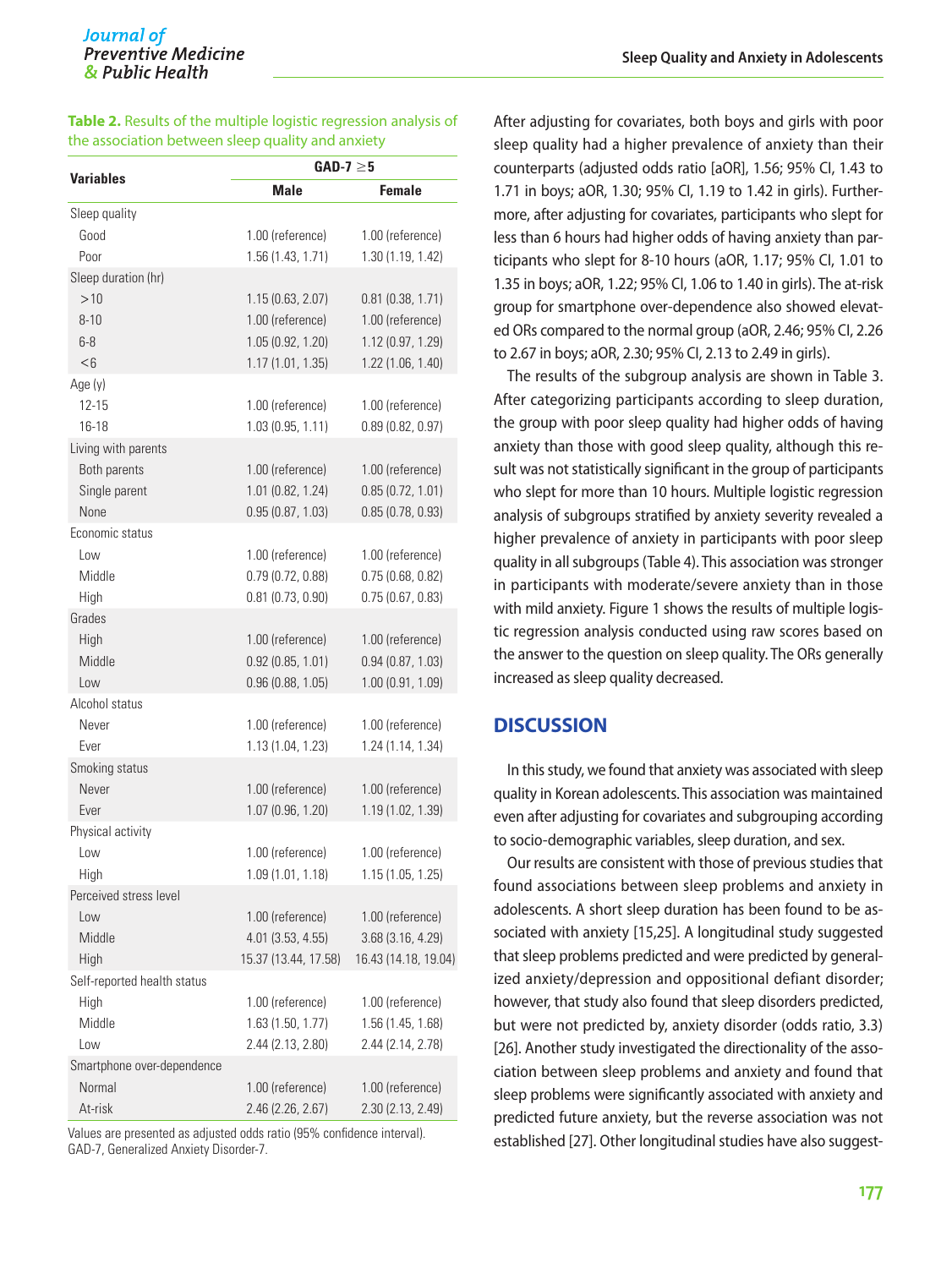# **Journal of**<br>Preventive Medicine & Public Health

|                             |                           | <b>Male</b>        | <b>Female</b>             |                     |
|-----------------------------|---------------------------|--------------------|---------------------------|---------------------|
| <b>Variables</b>            | <b>Good sleep quality</b> | Poor sleep quality | <b>Good sleep quality</b> | Poor sleep quality  |
| Sleep duration (hr)         |                           |                    |                           |                     |
| >10                         | 1.00 (reference)          | 1.94 (0.31, 12.08) | 1.00 (reference)          | 3.90 (0.15, 102.91) |
| $8 - 10$                    | 1.00 (reference)          | 1.52 (1.23, 1.89)  | 1.00 (reference)          | 1.17 (0.89, 1.54)   |
| $6-8$                       | 1.00 (reference)          | 1.52(1.35, 1.71)   | 1.00 (reference)          | 1.27 (1.12, 1.43)   |
| < 6                         | 1.00 (reference)          | 1.63 (1.41, 1.89)  | 1.00 (reference)          | 1.37 (1.19, 1.59)   |
| Age (y)                     |                           |                    |                           |                     |
| $12 - 15$                   | 1.00 (reference)          | 1.55 (1.38, 1.74)  | 1.00 (reference)          | 1.26 (1.13, 1.41)   |
| $16 - 18$                   | 1.00 (reference)          | 1.56 (1.38, 1.78)  | 1.00 (reference)          | 1.35(1.16, 1.57)    |
| Living with parents         |                           |                    |                           |                     |
| Both parents                | 1.00 (reference)          | 1.61 (1.44, 1.80)  | 1.00 (reference)          | 1.28 (1.16, 1.42)   |
| Single parent               | 1.00 (reference)          | 1.42 (0.95, 2.13)  | 1.00 (reference)          | 1.21 (0.78, 1.89)   |
| None                        | 1.00 (reference)          | 1.47 (1.27, 1.71)  | 1.00 (reference)          | 1.41 (1.14, 1.76)   |
| Economic status             |                           |                    |                           |                     |
| Low                         | 1.00 (reference)          | 1.75 (1.37, 2.24)  | 1.00 (reference)          | 1.28 (1.02, 1.62)   |
| Middle                      | 1.00 (reference)          | 1.56 (1.37, 1.76)  | 1.00 (reference)          | 1.31 (1.16, 1.49)   |
| High                        | 1.00 (reference)          | 1.52 (1.33, 1.73)  | 1.00 (reference)          | 1.29 (1.11, 1.50)   |
| Grades                      |                           |                    |                           |                     |
| High                        | 1.00 (reference)          | 1.47 (1.26, 1.70)  | 1.00 (reference)          | 1.25 (1.08, 1.46)   |
| Middle                      | 1.00 (reference)          | 1.80 (1.53, 2.12)  | 1.00 (reference)          | 1.32 (1.13, 1.54)   |
| Low                         | 1.00 (reference)          | 1.49 (1.28, 1.73)  | 1.00 (reference)          | 1.34 (1.13, 1.58)   |
| Alcohol status              |                           |                    |                           |                     |
| Never                       | 1.00 (reference)          | 1.58 (1.41, 1.77)  | 1.00 (reference)          | 1.28 (1.15, 1.43)   |
| Ever                        | 1.00 (reference)          | 1.53 (1.33, 1.77)  | 1.00 (reference)          | 1.36 (1.15, 1.61)   |
| Smoking status              |                           |                    |                           |                     |
| Never                       | 1.00 (reference)          | 1.57 (1.43, 1.72)  | 1.00 (reference)          | 1.31 (1.19, 1.43)   |
| Ever                        | 1.00 (reference)          | 1.57 (1.20, 2.05)  | 1.00 (reference)          | 1.25 (0.81, 1.92)   |
| Physical activity           |                           |                    |                           |                     |
| Low                         | 1.00 (reference)          | 1.51 (1.35, 1.69)  | 1.00 (reference)          | 1.28(1.16, 1.41)    |
| High                        | 1.00 (reference)          | 1.65 (1.44, 1.89)  | 1.00 (reference)          | 1.40 (1.11, 1.76)   |
| Perceived stress level      |                           |                    |                           |                     |
| Low                         | 1.00 (reference)          | 1.82 (1.39, 2.40)  | 1.00 (reference)          | 1.27 (0.92, 1.73)   |
| Middle                      | 1.00 (reference)          | 1.55 (1.37, 1.75)  | 1.00 (reference)          | 1.17 (1.04, 1.32)   |
| High                        | 1.00 (reference)          | 1.53 (1.32, 1.77)  | 1.00 (reference)          | 1.48 (1.29, 1.71)   |
| Self-reported health status |                           |                    |                           |                     |
| High                        | 1.00 (reference)          | 1.72 (1.54, 1.91)  | 1.00 (reference)          | 1.37 (1.23, 1.52)   |
| Middle                      | 1.00 (reference)          | 1.28 (1.06, 1.55)  | 1.00 (reference)          | 1.11 (0.92, 1.34)   |
| Low                         | 1.00 (reference)          | 1.13 (0.81, 1.58)  | 1.00 (reference)          | 1.39 (0.97, 2.00)   |
| Smartphone over-dependence  |                           |                    |                           |                     |
| Normal                      | 1.00 (reference)          | 1.61 (1.46, 1.78)  | 1.00 (reference)          | 1.28(1.15, 1.43)    |
| At-risk                     | 1.00 (reference)          | 1.42 (1.19, 1.68)  | 1.00 (reference)          | 1.33 (1.14, 1.57)   |

#### **Table 3.** Subgroup analysis of the association between sleep quality and anxiety stratified by socio-demographic variables

Values are presented as adjusted odds ratio (95% confidence interval).

ed that sleep problems might be a risk factor or predictor for anxiety disorder [28,29].

In previous studies, anxiety disorders showed sex differenc-

es in adolescents, with girls having a higher prevalence and cumulative hazard for anxiety disorders [30,31]. In our study, female participants showed a higher percentage of GAD-7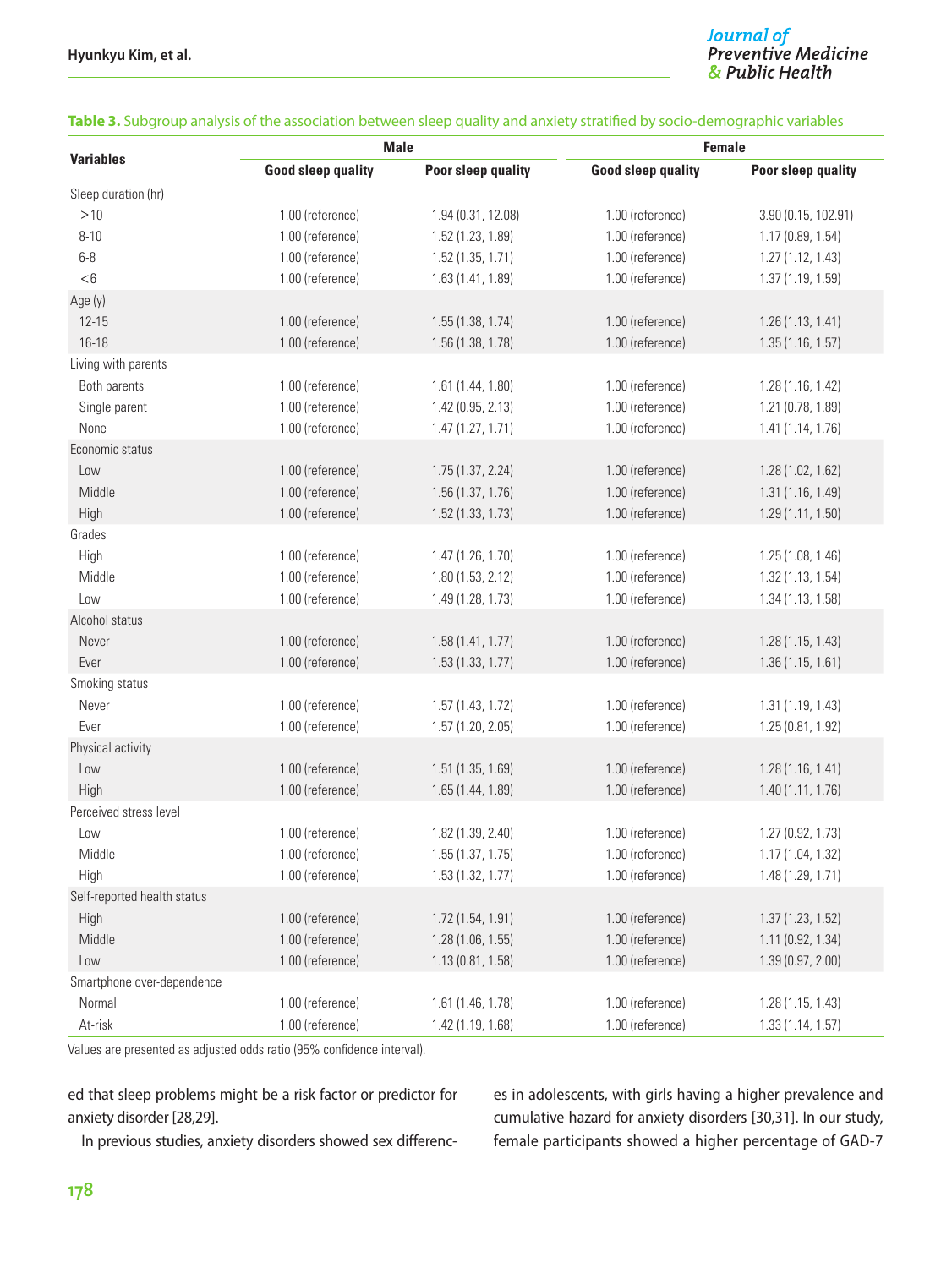**Table 4.** Results of the multiple logistic regression analysis of the associations between sleep quality and mild, moderate, and severe anxiety

| <b>Sleep quality</b> | Mild             | <b>Moderate</b>   | <b>Severe</b>     |
|----------------------|------------------|-------------------|-------------------|
| Male                 |                  |                   |                   |
| Good                 | 1.00 (reference) | 1.00 (reference)  | 1.00 (reference)  |
| Poor                 | 1.52(1.38, 1.67) | 1.67(1.41, 1.99)  | 1.58(1.18, 2.10)  |
| Female               |                  |                   |                   |
| Good                 | 1.00 (reference) | 1.00 (reference)  | 1.00 (reference)  |
| Poor                 | 1.21(1.10, 1.33) | 1.63 (1.37, 1.95) | 1.90 (1.43, 2.53) |

Values are presented as adjusted odds ratio (95% confidence interval).

scores ≥5, but male adolescents showed a higher OR for GAD-7 scores  $\geq$  5 in the poor sleep quality group than female participants. These results might imply that sleep quality is more strongly associated with anxiety in male adolescents than in female adolescents. Smartphone over-dependence also showed an association with anxiety, as shown by the results in Table 2. Nevertheless, in a subgroup analysis, both the normal group and at-risk group showed an association between sleep quality and anxiety. These results might suggest that sleep quality is an important factor associated with anxiety regardless of smartphone dependence; this possibility warrants further investigation.

Unlike previous studies, we focused not only on sleep duration, but also on the subjective feeling of satisfaction with the effectiveness of sleep for relieving fatigue. Poor sleep quality was consistently associated with anxiety in all sleep duration subgroups. This might indicate that regardless of sleep duration, subjective sleep quality has an important association with anxiety disorder. We also assessed sleep quality using a simple and easily understandable question, which can be used for screening anxiety disorder in children or adolescents.

The mechanism underlying the association of sleep disturbance with anxiety disorder remains unclear, but several hypotheses have suggested biological, psychological, and social mechanisms [32]. The biological mechanism hypothesis suggests that sleep problems not only precede anxiety disorder, but can also be a risk factor for anxiety disorder [32-35]. In previous studies, sleep disorders were associated with a higher prevalence of physical problems, and they can therefore induce a poor general condition and anxiety symptoms [36]. Considering these relationships, appropriate treatment of sleep disturbances is needed to improve or prevent anxiety disorder in adolescents.



**Figure 1.** Results of the multiple logistic regression analysis of the association between anxiety and sleep quality. The group with very good sleep quality serves as the reference. aOR, adjusted odds ratio; GAD-7, Generalized Anxiety Disorder-7.

This study has several limitations. First, cross-sectional data were used, and we could not confirm a causal relationship between sleep quality and anxiety in adolescents. Second, as the data were collected through a self-reported web-based survey, the possibility of recall bias or the participants having misunderstood questions cannot be eliminated. In particular, answers about socioeconomic status might have lacked accuracy because of the participants' lack of understanding of their parents' economic condition. However, our results are based on subjectively reported economic status, which has been found to more accurately reflect feelings of anxiety than objectively reported data. Third, as the survey targeted youths, the questionnaire was deliberately kept simple and did not include a scale for assessing objective sleep quality.

Despite these limitations, our study possesses certain strengths. Although the KYRBS has the limitation of cross-sectional data, it contains nationally representative data, making the findings generalizable to the entire adolescent population of Korea. Additionally, a relatively simple question was used to assess sleep quality, and we found that sleep quality assessed using this question was significantly associated with anxiety. Therefore, this question can be readily and easily used to evaluate adolescents in other situations.

In conclusion, we identified a relationship between sleep quality and anxiety in Korean adolescents. This association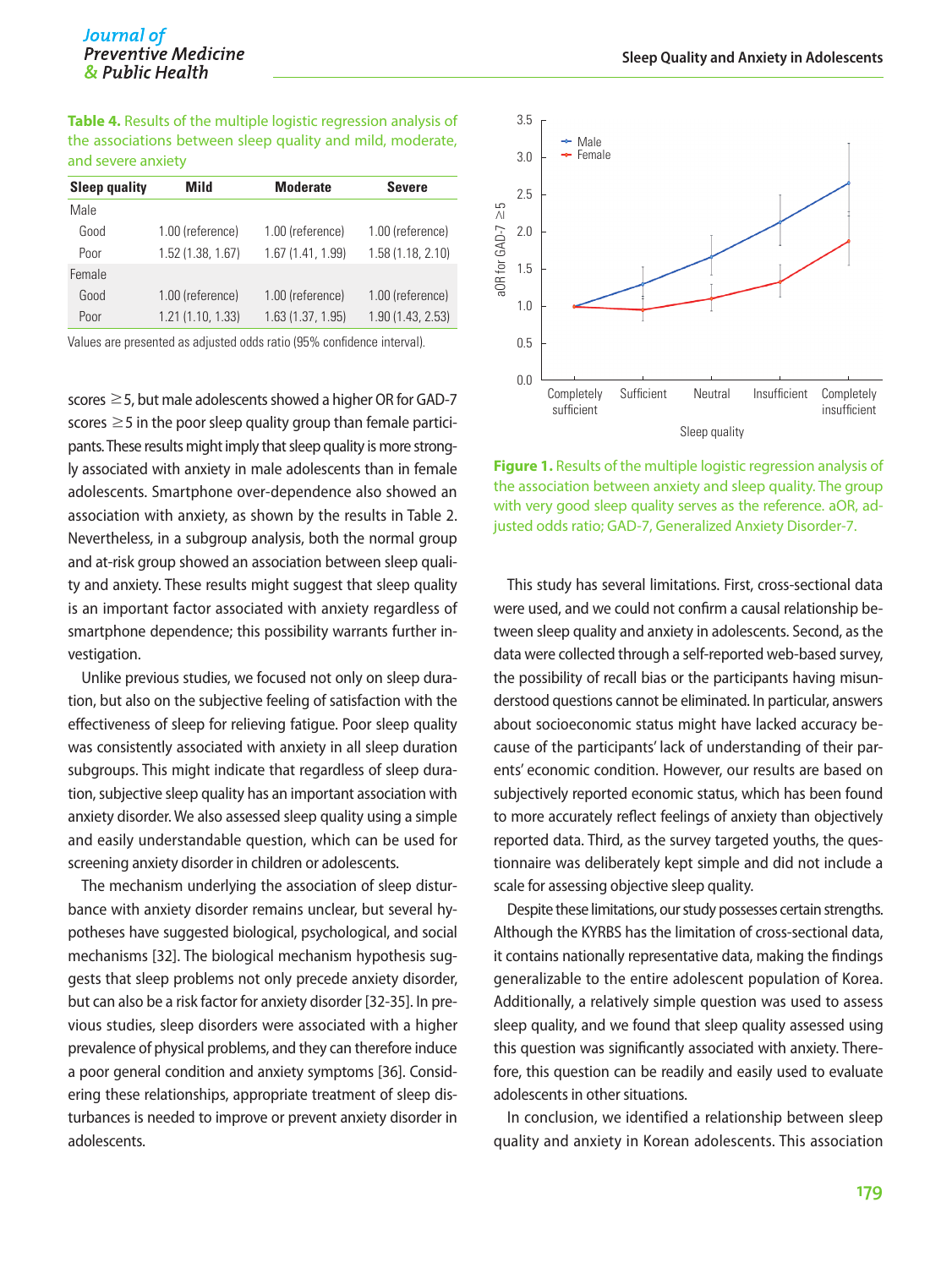was consistent regardless of sleep duration. Further research with a prospective design and the use of objective measures to assess sleep quality should be conducted to validate these findings.

# **CONFLICT OF INTEREST**

The authors have no conflicts of interest associated with the material presented in this paper.

# **FUNDING**

None.

# **ACKNOWLEDGEMENTS**

None.

# **AUTHOR CONTRIBUTIONS**

Conceptualization: Kim H, Jang SI. Data curation: Kim H. Formal analysis: Kim H, Kim SH. Funding acquisition: None. Methodology: Kim H. Project administration: Park EC. Visualization: Kim H, Kim SH. Writing – original draft: Kim H. Writing – review & editing: Kim H, Kim SH, Jang SI, Park EC.

# **ORCID**

| Hyunkyu Kim    | https://orcid.org/0000-0001-5862-9168 |
|----------------|---------------------------------------|
| Seung Hoon Kim | https://orcid.org/0000-0002-7704-6213 |
| Sung-In Jang   | https://orcid.org/0000-0002-0760-2878 |
| Eun-Cheol Park | https://orcid.org/0000-0002-2306-5398 |

# **REFERENCES**

- 1. Merikangas KR, He JP, Burstein M, Swanson SA, Avenevoli S, Cui L, et al. Lifetime prevalence of mental disorders in U.S. adolescents: results from the National Comorbidity Survey Replication--Adolescent Supplement (NCS-A). J Am Acad Child Adolesc Psychiatry 2010;49(10):980-989.
- 2. Costello EJ, Egger HL, Angold A. The developmental epidemiology of anxiety disorders: phenomenology, prevalence, and comorbidity. Child Adolesc Psychiatr Clin N Am 2005;14(4): 631-648.
- 3. Park S, Kim BN, Cho SC, Kim JW, Shin MS, Yoo HJ. Prevalence,

correlates, and comorbidities of DSM-IV psychiatric disorders in children in Seoul, Korea. Asia Pac J Public Health 2015;27(2): NP1942-NP1951.

- 4. Lawrence D, Hafekost J, Johnson SE, Saw S, Buckingham WJ, Sawyer MG, et al. Key findings from the second Australian child and adolescent survey of mental health and wellbeing. Aust N Z J Psychiatry 2016;50(9):876-886.
- 5. Jung YS, Kim YE, Park H, Oh IH, Jo MW, Ock M, et al. Measuring the burden of disease in Korea, 2008-2018. J Prev Med Public Health 2021;54(5):293-300.
- 6. Kendall PC, Safford S, Flannery-Schroeder E, Webb A. Child anxiety treatment: outcomes in adolescence and impact on substance use and depression at 7.4-year follow-up. J Consult Clin Psychol 2004;72(2):276-287.
- 7. Kendall PC, Compton SN, Walkup JT, Birmaher B, Albano AM, Sherrill J, et al. Clinical characteristics of anxiety disordered youth. J Anxiety Disord 2010;24(3):360-365.
- 8. Bosquet M, Egeland B. The development and maintenance of anxiety symptoms from infancy through adolescence in a longitudinal sample. Dev Psychopathol 2006;18(2):517-550.
- 9. Global Burden of Disease Pediatrics Collaboration, Kyu HH, Pinho C, Wagner JA, Brown JC, Bertozzi-Villa A, et al. Global and national burden of diseases and injuries among children and adolescents between 1990 and 2013: findings from the Global Burden of Disease 2013 study. JAMA Pediatr 2016; 170(3):267-287.
- 10. Hale WW 3rd, Raaijmakers Q, Muris P, van Hoof A, Meeus W. Developmental trajectories of adolescent anxiety disorder symptoms: a 5-year prospective community study. J Am Acad Child Adolesc Psychiatry 2008;47(5):556-564.
- 11. Spence SH. Assessing anxiety disorders in children and adolescents. Child Adolesc Ment Health 2018;23(3):266-282.
- 12. Achenbach TM. Manual for the child behavior checklist/4-18 and 1991 profile. Burlington: University of Vermont Department of Psychiatry; 1991, p. 1-238.
- 13. Shaffer D, Fisher P, Lucas CP, Dulcan MK, Schwab-Stone ME. NIMH Diagnostic Interview Schedule for Children Version IV (NIMH DISC-IV): description, differences from previous versions, and reliability of some common diagnoses. J Am Acad Child Adolesc Psychiatry 2000;39(1):28-38.
- 14. Kaufman J, Birmaher B, Brent D, Rao U, Flynn C, Moreci P, et al. Schedule for affective disorders and schizophrenia for schoolage children-present and lifetime version (K-SADS-PL): initial reliability and validity data. J Am Acad Child Adolesc Psychiatry 1997;36(7):980-988.